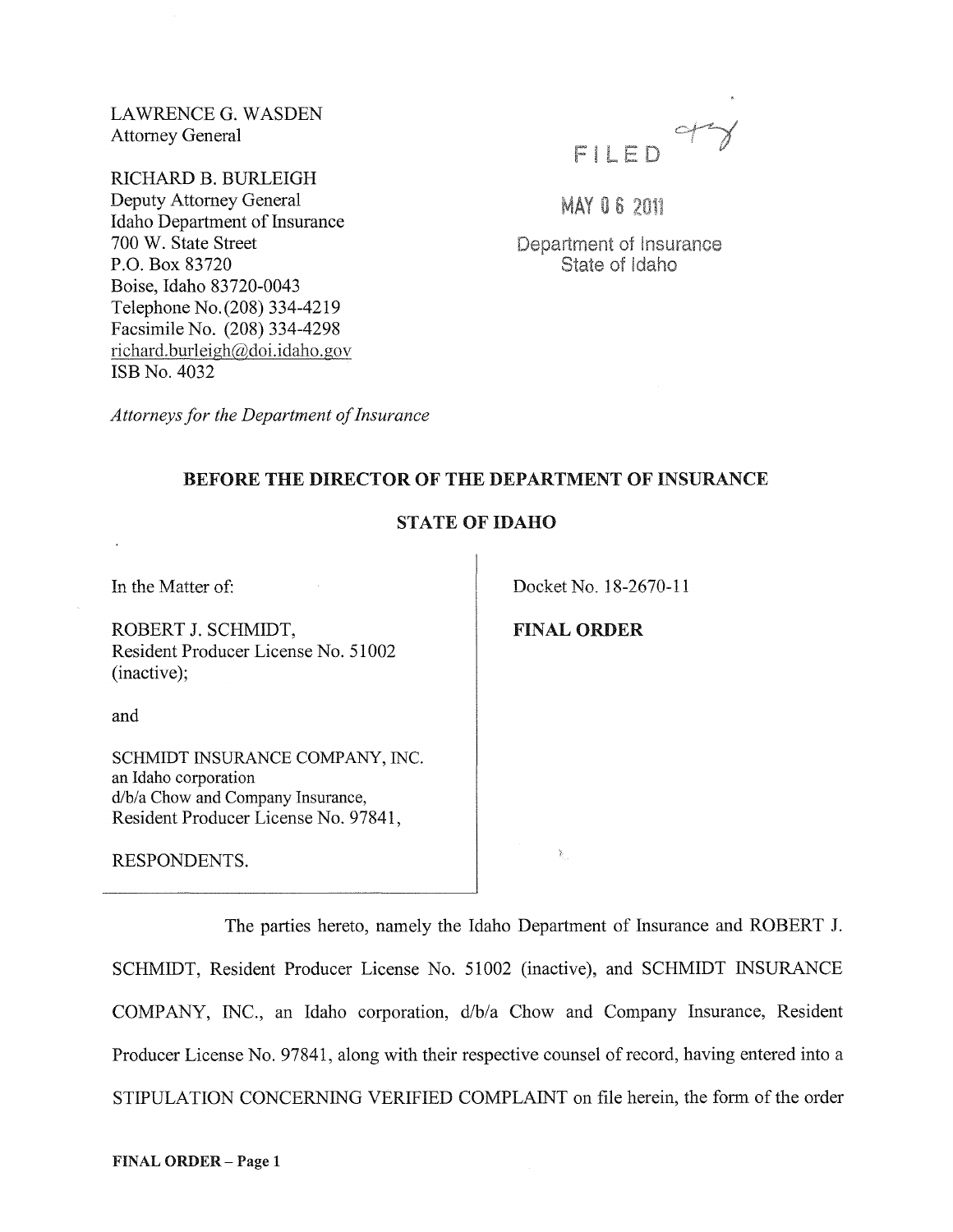having been approved, and the Director having reviewed the same, and having found that there is a factual basis for the matter as alleged herein, does hereby enter his Findings of Fact and Conclusions of Law as follows:

1. That ROBERT J. SCHMIDT violated of Idaho Code § 41-1004(1) by selling, soliciting and negotiating insurance in Idaho as an individual producer without an active producer license.

2. That ROBERT J. SCHMIDT violated provisions of Idaho Code § 41-1024 and IDAPA 18.01.10, and the fiduciary duty arising thereunder by failing to maintain a positive balance, by incurring repeated over-draft fees against the Trust Account deposits and for unlawfully diverting and appropriating trust funds to personal use.

3. That ROBERT J. SCHMIDT violated Idaho Code 41-1016(1)(d) by improperly withholding, misappropriating or converting moneys received in the course of doing insurance business with regard to the Vietnamese Restaurant and its owner, Mr. Li,

4. That ROBERT J. SCHMIDT violated Idaho Code 41-1016(1)(h) for "[uJsing fraudulent, coercive or dishonest practices, or demonstrating incompetence, untrustworthiness or financial irresponsibility or being a source of injury and loss to the public or others, in the conduct of business in" Idaho.

5. That SCHMIDT INSURANCE COMPANY, INC., violated provisions of Idaho Code § 41-1024 and IDAPA 18.01.10, and the fiduciary duty arising thereunder by failing to maintain a positive balance, by incurring repeated over-draft fees against the Trust Account deposits and for unlawfully diverting and appropriating trust funds to personal use.

6. That SCHMIDT INSURANCE COMPANY, INC., violated Idaho Code 41- 1016(1)(d) by improperly withholding, misappropriating or converting moneys received in the course of doing insurance business with regard to the Vietnamese Restaurant and its owner, Mr.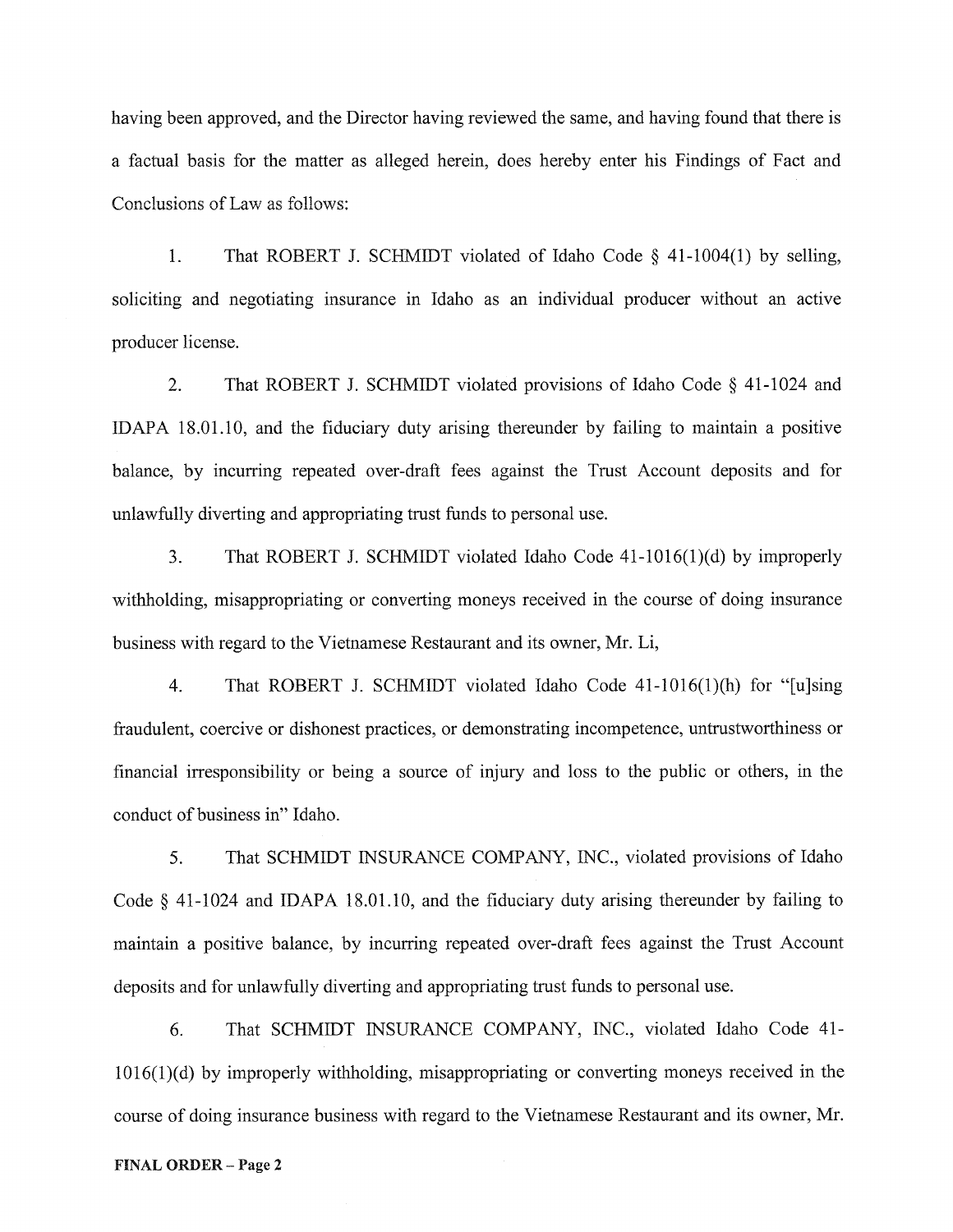7. That SCHMIDT INSURANCE COMPANY, INC., violated Idaho Code 41- 1016(1)(h) for "[u]sing fraudulent, coercive or dishonest practices, or demonstrating incompetence, untrustworthiness or financial irresponsibility or being a source of injury and loss to the public or others, in the conduct of business in" Idaho.

Based on the foregoing and in consideration of the premises,

IT IS HEREBY ORDERED that the STIPULATION CONCERNING VERIFIED COMPLAINT on file herein is approved and adopted as an Order of the Director, and is incorporated herein as if set forth in full and made a part hereof; and,

IT IS FURTHER ORDERED that ROBERT J. SCHMIDT request for reconsideration of the denial of his application for a producer license is hereby DENIED and that ROBERT J. SCHMIDT shall cease and desist the business of insurance in Idaho, including, but not limited to, the selling, soliciting and negotiating insurance in Idaho; and,

IT IS FURTHER ORDERED that SCHMIDT INSURANCE COMPANY, INC.'s, d/b/a Chow and Company Insurance, Resident Producer License No. 97841 is hereby REVOKED; and,

IT IS FURTHER ORDERED that RESPONDENTS shall return said Resident Producer License No. 97841 forthwith to the Idaho Department of Insurance, PO Box 83720, Boise, Idaho 83720-0043; and,

IT IS FURTHER ORDERED that an administrative penalty of \$4,000.00 is imposed against ROBERT J. SCHMIDT, of which \$2,000.00 is due and payable within five (5) business days of the entry of this Order, and \$2,000.00 is suspended until such time as ROBERT J. SCHMIDT or any company or entity owned in whole or in part by ROBERT J. SCHMIDT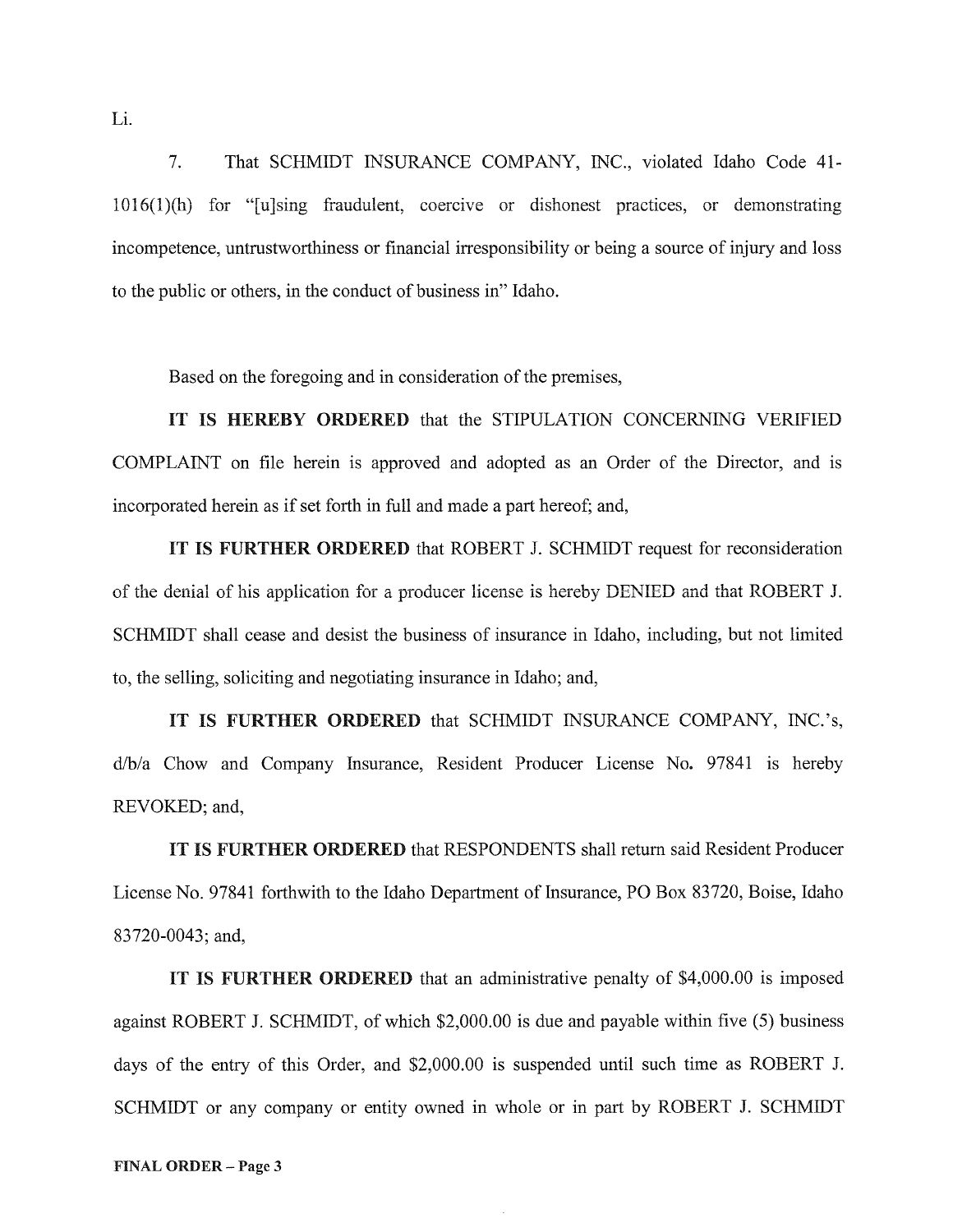applies for a license from the Department, at which time the suspended portion of the administrative penalty shall be paid prior to any consideration by the Department of such license application; and,

IT IS FURTHER ORDERED that an administrative penalty of \$3,000.00 imposed against SCHMIDT INSURANCE COMPANY, INC., d/b/a Chow and Company Insurance, of which \$1,500.00 is due and payable within five (5) business days of the entry of this Order, and \$1,500.00 is suspended until such time as ROBERT J. SCHMIDT or any company or entity owned in whole or in part by ROBERT J. SCHMIDT applies for a license from the Department, at which time the suspended portion of the administrative penalty shall be paid prior to any consideration by the Department of such license application; and,

IT IS FURTHER ORDERED that RESPONDENTS shall immediately pay to Mr. Li of the Vietnamese Restaurant the sum of \$236.75 and shall promptly provide to the Idaho Department of Insurance evidence of payment.

## IT IS SO ORDERED.

DATED this  $\frac{6\frac{h}{3}}{4}$  day of  $\frac{h}{3}$ , 2011.

WILLIAM W. DEAL, Director IDAHO DEPARTMENT OF INSURANCE

Shad Priest. Deputy Director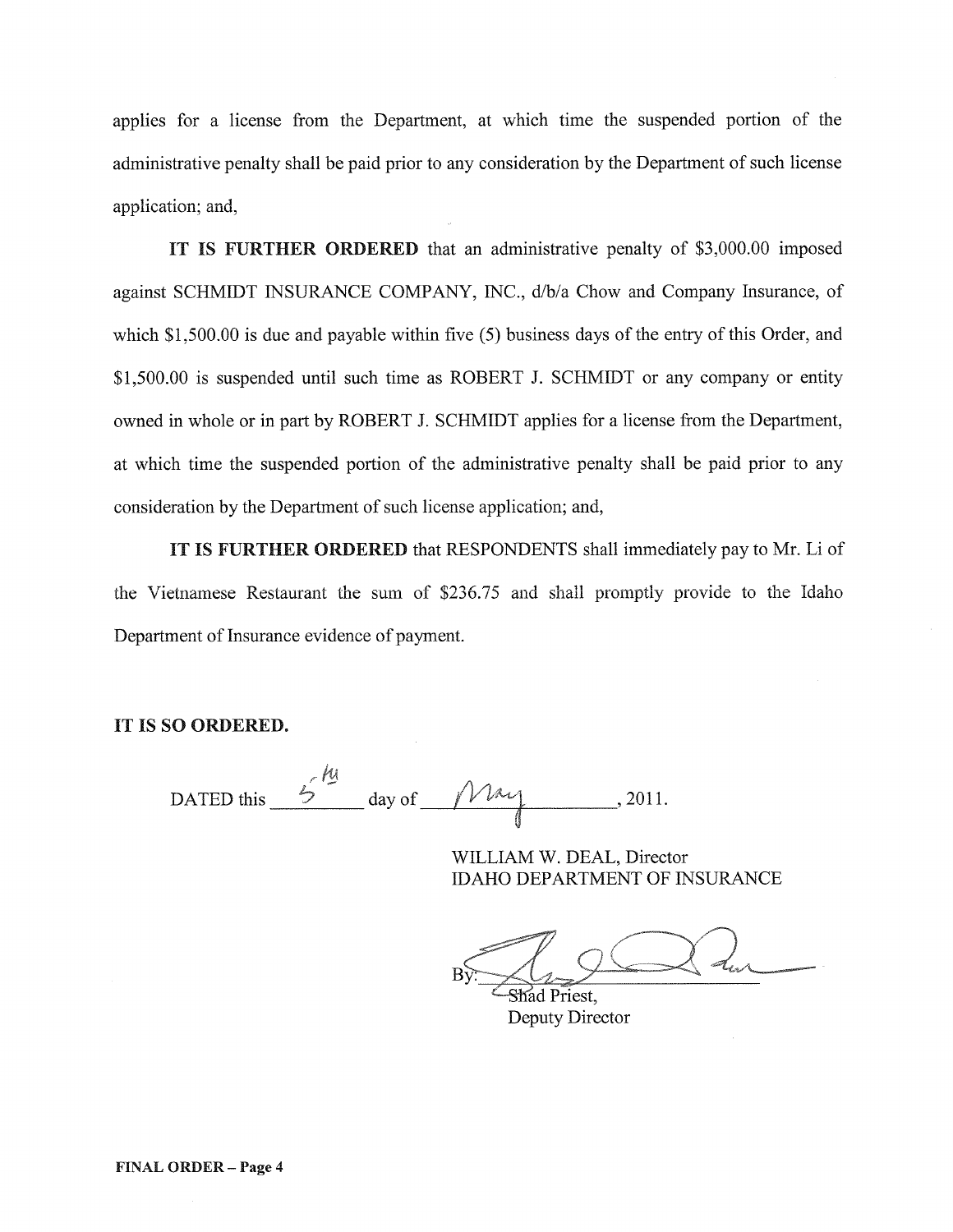## CERTIFICATE OF SERVICE

I HEREBY CERTIFY that I have, on this  $\partial t \sim d$  day of  $\mathcal{M}_{\ell}$  , 2011, caused a true and correct copy of the foregoing FINAL ORDER to be served upon the following by the designated means:

Schmidt Insurance Company, Inc., d/b/a Chow and Company Insurance 6415 W. Ustick Road Boise, ID 83704-6157

Robert J. Schmidt 6415 W. Ustick Road Boise, ID 83704-6157

David Young 214 12<sup>th</sup> Avenue Road Nampa, ID 83686

Richard B. Burleigh Deputy Attorney General Idaho Department of Insurance 700 W. State Street Boise, Idaho 83720-0043

Acuity, A Mutual Insurance Company 2800 South Taylor Drive Sheboygan, WI 53081-8470

American Farmers & Ranchers Insurance Company 800 N. Harvey Oklahoma City, OK 73102-2813

American States Preferred Insurance Company 1001 Fourth Avenue, Safeco Plaza Seattle, WA 98154

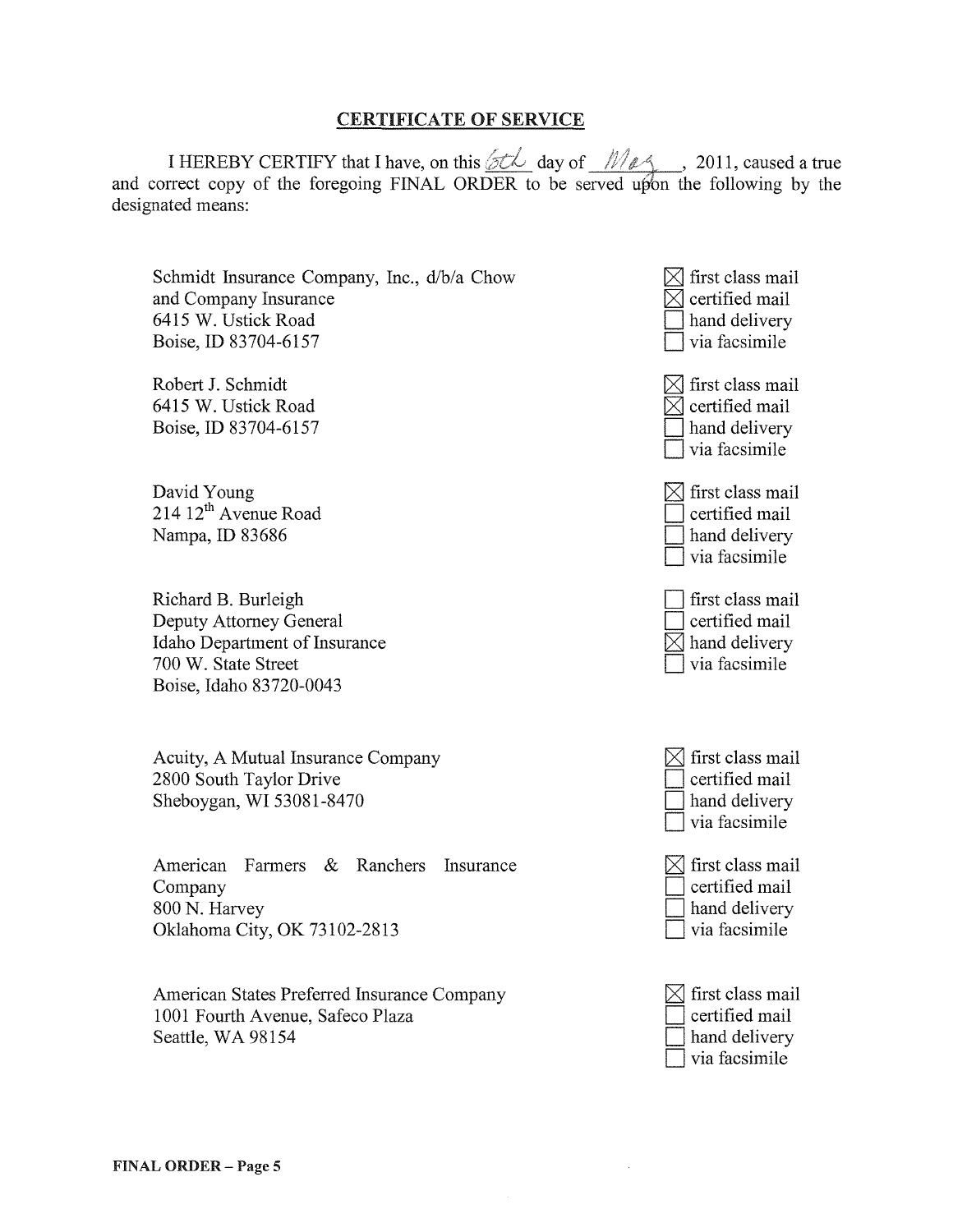American Zurich Insurance Company 1400 American Lane Schaumburg, IL 60196-1056

Assurance Company Of America 1400 American Lane Schaumburg, IL 60196-1056

Auto-Owners Insurance Company 6101 Anacapri Boulevard Lansing, MI 48917-3968

Auto-Owners Life Insurance Company 6101 Anacapri Boulevard Lansing, MI 48917-3968

Automobile Insurance Company Of Hartford, Connecticut One Tower Square Hartford, CT 06183

Casualty Underwriters Insurance Company 1035 South 183rd Street West Goddard, KS 67052

Financial Indemnity Company 8360 LBJ Freeway, Suite 400 Dallas, TX 75243-1134

Hartford Accident And Indemnity Company One Hartford Plaza Hartford, CT 06155-0001

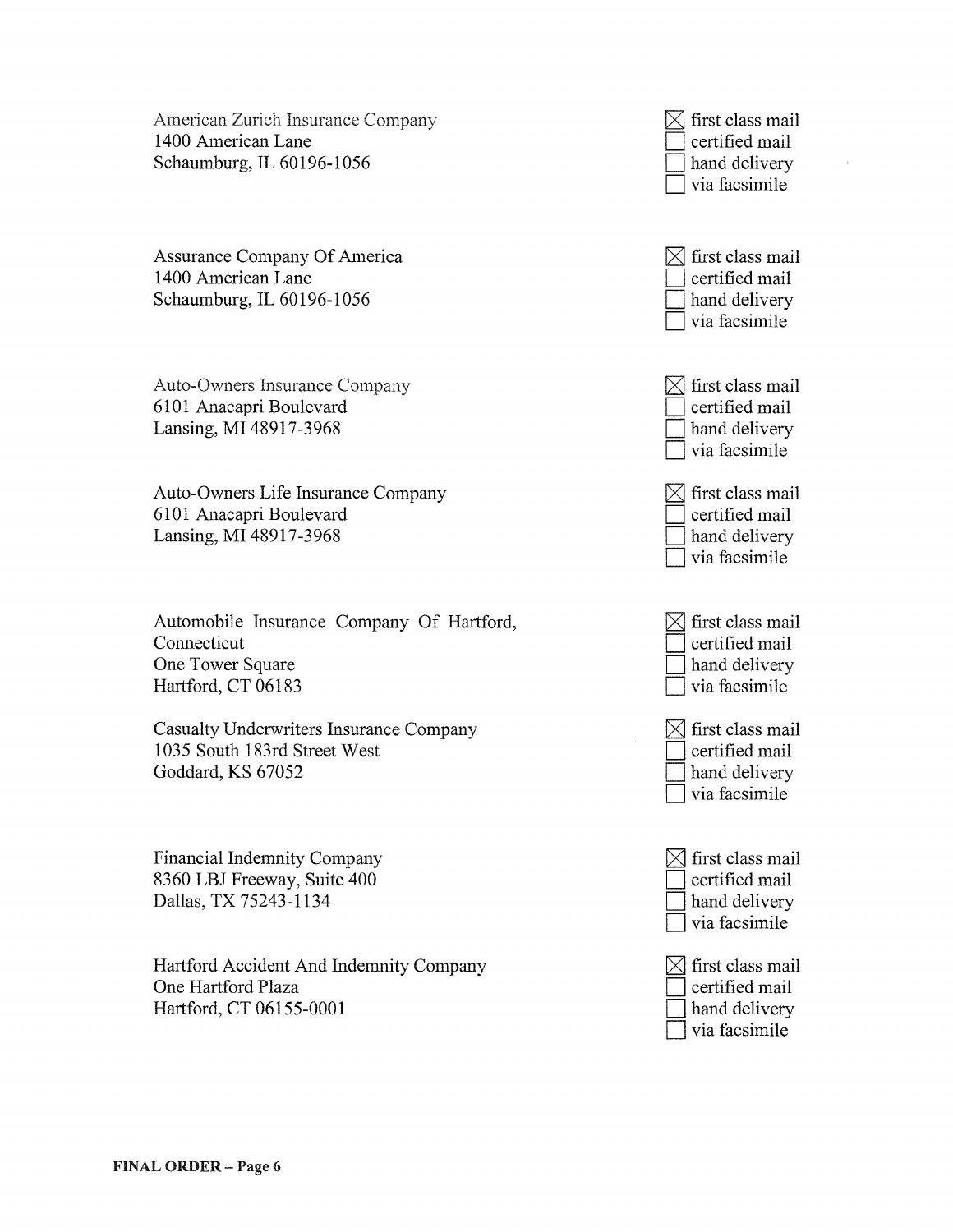Hartford Casualty Insurance Company One Hartford Plaza Hartford, CT 06155-0001

Hartford Fire Insurance Company One Hartford Plaza Hartford, CT 06155-0001

Hartford Insurance Company of the Midwest One Hartford Plaza Hartford, CT 06155-0001

Hartford Underwriters Insurance Company One Hartford Plaza Hartford, CT 06155-0001

Idaho State Insurance Fund 1215 West State Street Boise, ID 83702

Maryland Casualty Company 1400 American Lane Schaumburg, IL 60196-1056

Northern Insurance Company Of New York 1400 American Lane Schaumburg, IL 60196-1056

Oregon Mutual Insurance Company 400 NE Baker Street McMinnville, OR 97128

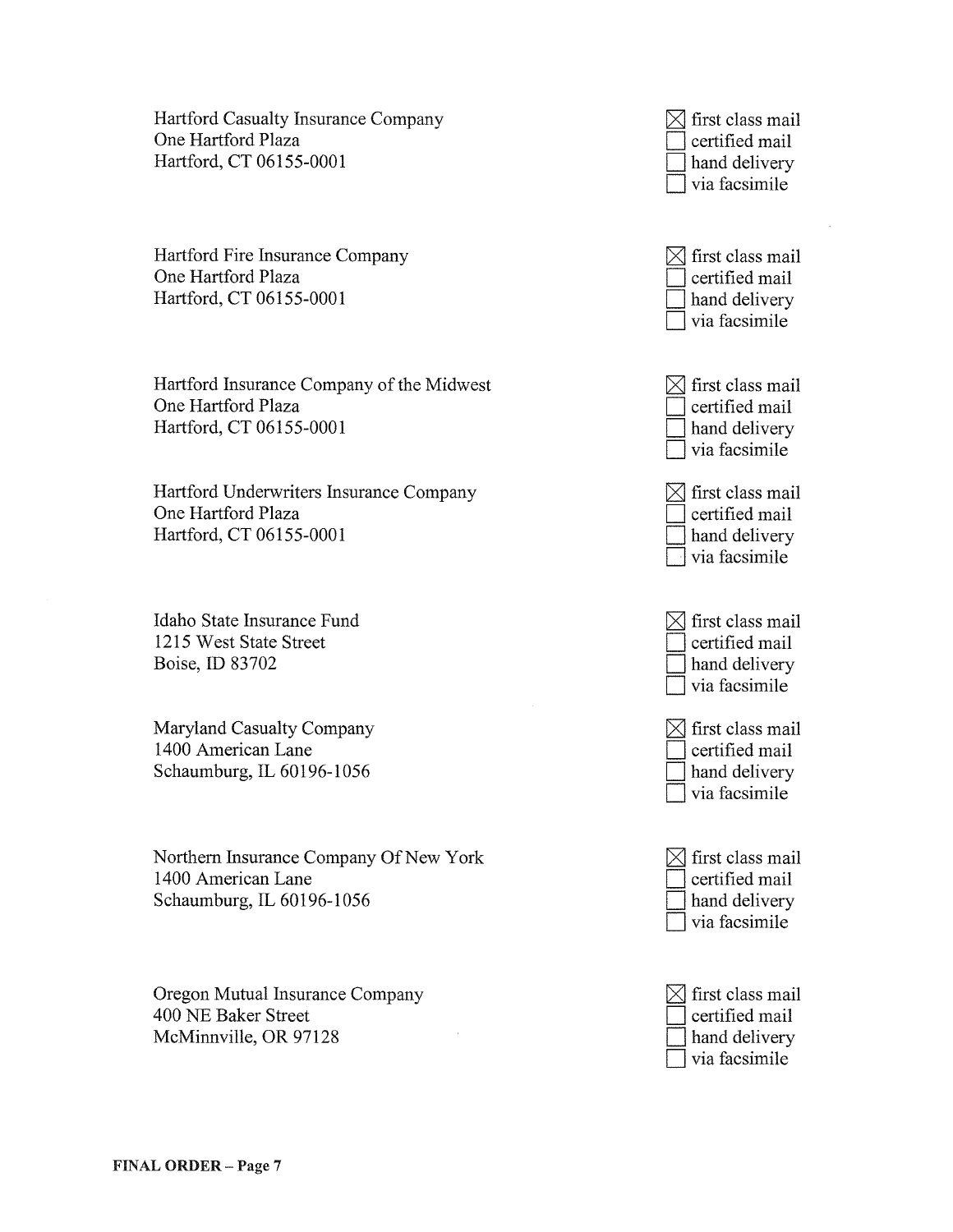Owners Insurance Company 6101 Anacapri Boulevard Lansing, MI 48917-3968

Phoenix Insurance Company One Tower Square Hartford, CT 06183

Progressive Northern Insurance Company 6300 Wilson Mills Road, W33 Cleveland, OH 44143-2182

Progressive Northwestern Insurance Company 6300 Wilson Mills Road, W33 Cleveland, OH 44143-2182

Property And Casualty Insurance Company Of Hartford One Hartford Plaza Hartford, CT 06155-0001

Sentinel Insurance Company Ltd. One Hartford Plaza Hartford, CT 06155-0001

Standard Fire Insurance Company One Tower Square Hartford, CT 06183

Standard Guaranty Insurance Company 260 Interstate North Circle, SE Atlanta, GA 30339-2110